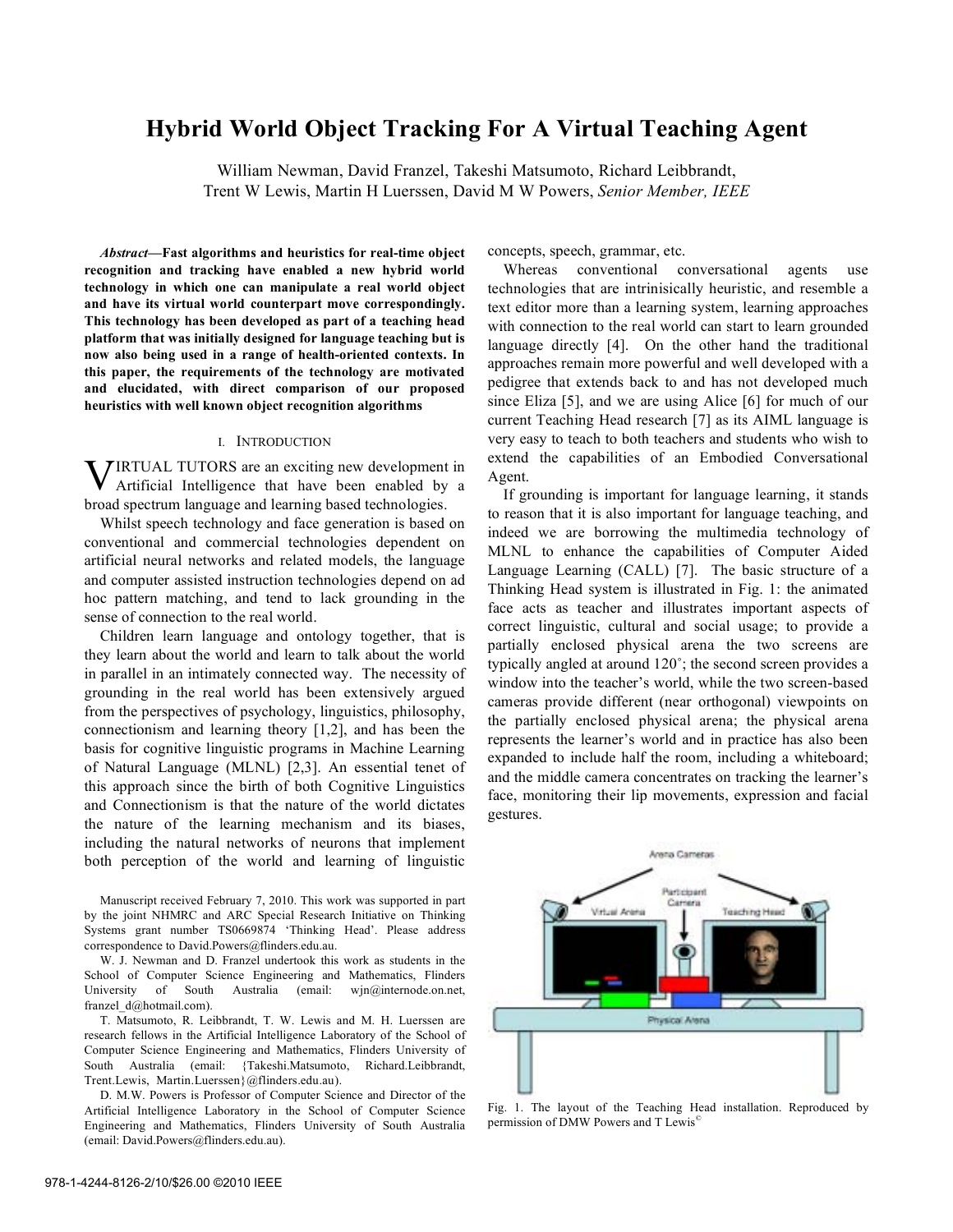

Fig. 2: The layout of the Teaching Head

The Teaching Head concept has since been expanded to include a range of other applications including teaching social skills to children with disabilities, and assisting older people with independent living, but we focus here on CALL.

### II. ARCHITECTURE

The focus of this paper is the specification and development of the visual object recognition and tracking system, and its integration into the world to allow the corresponding objects in the virtual world to be moved and the teacher to discriminate a correct or incorrect answer. The complete description is described at greater length in a thesis [8].

The project consists of four components, as seen in Fig. 2:

- The *object database* contains details, recognition signatures and 3D models of all the objects used in the system.
- The *object recognition* system takes input from the camera, and determines the identities and locations of any objects visible.
- The *virtual world* system takes the details of the objects detected by the object recognition system and displays them in a 3D environment.
- The *Thinking Head* is used as in interface to the user. It gives the user instructions and for language learning applications, will talk to the user in the language that the user is to learn.

The object database is a plaintext file which the other components of the system read upon startup. The object recognition program writes to this file when adding new objects to the system. Other changes, such as renaming or removing objects, can be carried out by hand using a text editor.

The virtual world acts as the central server for the rest of the system. It connects to the object recognition system via networking sockets (through the local loopback address, 127.0.0.1) to obtain the object location data, and sends information to the Thinking Head by means of the Head's API.

The system as a whole, including the hybrid world object tracking system, has been demonstrated using two sample lessons, one involving building towers with blocks, and the other involving manipulating a tiger against a jungle background. The objects were scanned into the virtual world using a Next Engine 3D scanner, but we have also created objects using Blender for printing with our 3D printer.

### III. OBJECT RECOGNITION

The visual processing was largely carried out using OpenCV [10] which provides a comprehensive array of basic learning, neural network and statistical tools as well as setting the standard for visual processing tools.

#### *A. Scale Invariant Feature Transform (SIFT)*

The first version of the object recognition system was built using David Lowe's Scale Invariant Feature Transform (SIFT) algorithm, building on an implementation in C and OpenCV [10-12].

This implementation was successful at locating detailed objects facing the camera, as seen in Fig. 3, but the SIFT algorithm experienced difficulty searching for less detailed objects such as the blocks and toys intended for to use in the project. It also failed to locate the object if it was rotated more than approximately 30 degrees away from the camera, as expected, and patching over this difficulty by using multiple images proved to be a complex task. This was important, since forcing the user to constrain the objects to a particular orientation would be impractical and render the system unusable.

There was also a major issue re speed. On a reasonably modern computer (Intel Core2 Duo, 2.2GHz), the SIFT feature search took 0.5 to 1.0 seconds, before any additional processing. This meant that when the user moved an object, it took around a second for that motion to be reflected on the virtual world display – too slow to be practical.

We determined that the system could be sped up somewhat by using SIFT to identify the objects, then using the much faster Lucas Kanade optical flow tracking method [11] to track the movements of the identified objects while the next SIFT scan was running. However, this would be a complex system to train, and we believed we could do as well with a simpler approach.



Fig. 3: SIFT feature matching in action. The reference image (below) is located within the camera frame (above) by locating common key points, connected by lines.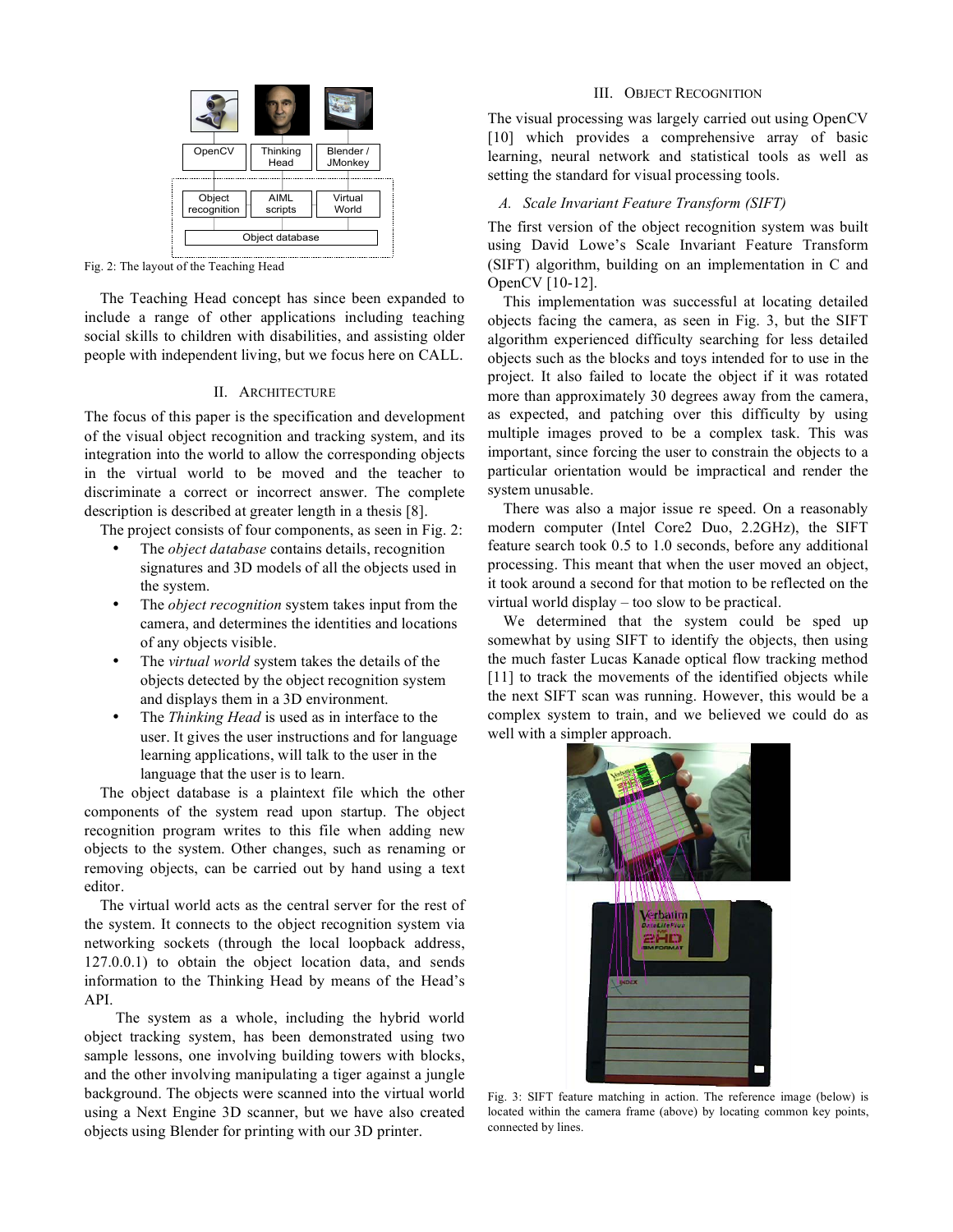## *B. Colour Histogram Analysis*

A Colour Histogram Analysis algorithm was developed as a faster and less complicated alternative to object recognition algorithms such as SIFT. It works on the principle that each object will have a distinct set of colours which can be used to identify it. These colours are recorded in histograms and used to identify and locate the object later. The overall structure of the algorithm is given in Fig. 4.

The system works by moving the images into a colour space in which it is easy to separate colour information from lighting information so that the effects of lighting differences can be easily ignored. Information about the colours of each object, summarised into histograms, is retrieved from the database. Next, a *detector* algorithm is used with each object's histograms to determine whether the object is present in the image, irrespective of the location, or any other objects. If an object is present, a *locator* algorithm is used to determine its likely location, and a different, more stringent type of detector is used on the area located to ensure it is not a false positive. The location is then converted from 2D screen coordinates to 3D coordinates for use in the virtual world environment.



Fig. 4: Colour Histogram Analysis flowchart

#### *1) Colour Spaces*

The canonical image produced by the camera is in the RGB colour space – that is, there are three bytes for each pixel, describing the intensity of the red, green and blue components of the colour. This is not particularly useful for object colour analysis, since the apparent colour will change due to lighting effects, and this changes the value of all three bytes. In other words, the lighting information and the colour information are encoded into the same variables. In fact colour television and image compression use variants forms

that extract some kind of monochrome luminance or brightness signal that is essentially a weighted average of the primary RGB colour signals. This kind of system is potentially also useful for separating the lighting effects from the colour of the object. Several such systems are potentially useful, including variants on YUV and YCbCr that used fixed weightings on RGB, have some relationship to the complementary colour processing of the human visual system, and are used to provide a high information monochrome image. The HSV and HSL represent brightness in terms of the strongest primary component (HSV), or the average of the strongest and weakest component (HSL), rather than an average assigning non-zero weights to all components as in YUV and derivatives.

The Hue (H) in these systems is the same and represents a single recurrent dimension which is very convenient for distinguishing colours in a natural way. Saturation (S) is quite different, with HSV defining a linear Saturation that reduces as one adds white (RGB with equal weight), and HSL defining a linear Saturation that increases as one adds white or black, or alternately as one adds or subtracts white, from a mid-grey base level. Perceptually, for natural scenes, more information goes into the Y signal than into either L or V, whilst more information goes into S in HSV than HSL, and into L versus V.  $U_{\text{YUV}}$ ,  $V_{\text{YUV}}$ ,  $Cb$ ,  $Cr$ ,  $S_{\text{HSV}}$  and  $V_{\text{HSV}}$ tend to have less information and appear softer or blurry, as can be seen in any comparative review of colour spaces [12].

The HSV colour space was used because it is designed to separate colour information from lighting information, it is very simple and fast, and it appears to maximize the information in HS and minimize the perceptual information in V, which retains most of the shadow. Conversion is straightforward and we used the routines included in OpenCV. Investigation into other colour spaces is still desirable, and proper white balancing systems should also be investigated, noting that the colour of shadow is dominated by sky blue and the colour of direct daylight is dominated by the complementary yellow of the sun. Traditional whitebalancing is towards sunlight, with the effect that shadows tend to come up blue in HSV – this can be construed as a bug or a feature of our system, however it is one that is not so much of a problem indoors!

Colour spaces can be changed without affecting the rest of the system, although object signatures would need to be retrained in the new colour space.

### *2) Gathering Training Data*

To train the system to recognise an object, colour data is gathered from many pictures of the object, posed at different locations, rotations, and so forth, and stored in histograms. For the sake of speed and convenience, this is done 'on the fly', meaning that training images are taken from a live camera stream triggered by the user's keypresses, meaning that the user can position the object, take some pictures, reposition the object, take some more pictures, and so on. Using this procedure, many tens to hundreds of samples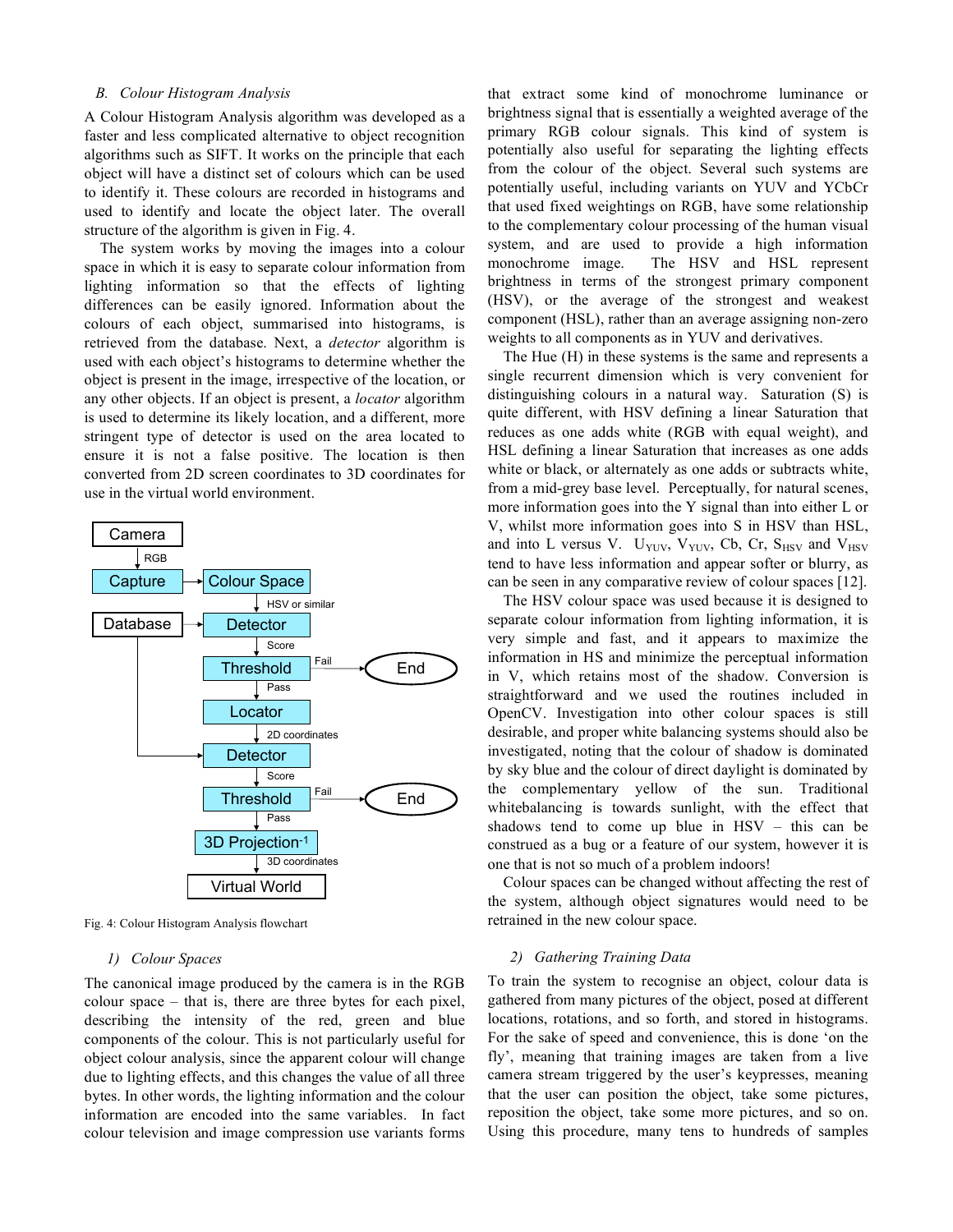worth of data can be taken in a matter of minutes, with very little processing time required.

Of course, when camera images of an object are used to gather colour data, the object is not the only thing in the images. There will always be some other colours in the background, and it is important not to include these pixels in the object signature histograms. Therefore, the object needs to be separated from the background. This is accomplished by taking a reference image, without the object in place, and generating a mask by comparing the reference image with each camera frame. The pixels which differ in value should then all belong to the object, which was added to the scene since the reference image was taken.

In reality, there is a certain amount of noise in the camera image, so a threshold is applied to the difference calculation. Practical experimentation shows that a value of 50 (out of 255, for an 8-bit pixel) is a good threshold for removing camera noise, (even in sub-optimal lighting conditions, which tend to increase noise,) whilst retaining most of the object. Since a colour image has three channels, an average of these is used.

# *3) Detection: 'Is the object in this bitmap?'*

The first step in the object recognition system is to determine which objects, if any, are present in the camera image, irrespective of their locations. For this, we desire a function which will process the image and return a single number representing how likely it is that the object is present. A threshold can then be used to make a decision. If the object is present, further analysis will be performed to determine its location. This should be a fast routine, as it will be run against every relevant object in the database.

#### *a) Statistical Correlation*

One approach to comparing an image to the recorded object signature is to generate a histogram signature from the camera image, then compare that signature mathematically with the object's signature. This can be done by performing a sampled correlation between the two histograms.

### *b) Fast Unique Pixel Count*

Signature correlation (section a)) gives a good indication of whether or not the selected bitmap contains only the object in question, but any other colours in the bitmap will decrease the correlation. In many applications, the object will only make up a small portion of the bitmap, with the rest being other objects and the background. Since the object may only be a small portion of the total bitmap, it will be overwhelmed in the signature by the colours of the background, and return a bad correlation. Therefore, the correlation function does not give a good indication if an object is present.

In order to determine whether the bitmap contains the object, an algorithm was devised which ignores unwanted colours, and the proportions of colours present, and simply checks to see if all the colours in the object are present in the

image. It only counts one pixel of each colour, so proportions are ignored, and an object taking up a small window of a large bitmap will still be detected. Colours that are in the image add to the score proportionally to how often they occur in the *training* data.

As well as ignoring proportions and backgrounds, this algorithm has an additional advantage over the correlation function: speed. Correlation requires three multiplications and three additions per pixel, whereas the pixel count requires one bit test, and possibly one addition per pixel. Considering how many pixels must be analysed when processing even a low resolution video stream, this is a significant performance gain.

Further speedups could theoretically be gained by stopping the loop when all the flags are set, since once that occurs the score cannot change any further. However, in practice, it is very rare for an image to contain pixels from every single colour histogram bin, so the speed gained would be negligible.

This algorithm is used to scan the entire image several times, once with each object signature in the database, to determine which objects are present. When the score is high enough to indicate that an object is probably present, more sophisticated (and slower) methods are used to determine the location of the object, and confirm that it is actually present.

Despite the effects of noise, practical experimentation shows the Fast Unique Pixel Count proves to be a very reliable method for determining the presence or otherwise of an object in the camera image. It also suffers only small effects from changes in lighting, changes in the position and angle of an object, and so forth.

The algorithm can return false positives quite easily, especially if many similar colours are present in other objects, but later tests in the locating step check for false positives and filter them out.

The acceptance threshold is different for each object. A reliable method for pre- calculating the threshold has yet to be determined. InIn the stead of making such a calculation, thresholds are currently set manually through observation and experimentation.

## *4) Location: 'Where in the bitmap is the object?'*

Once an object has been identified within the bitmap, the next task is to determine where it is. That is, we want to find a bounding box which fully encloses the object but is not any larger than it needs to be to do so.

When considering how to accomplish this, the approach which seems most obvious is to take one of the identifying algorithms developed in section 3) and modify it or extend it in some way to analyse a smaller window or sub-section of the camera image, and find windows which score higher than others, 'scanning' the image for the highest scoring areas, which represent the most likely location of the object. Three algorithms were devised, implemented and developed to accomplish this. They are described in the following subsections.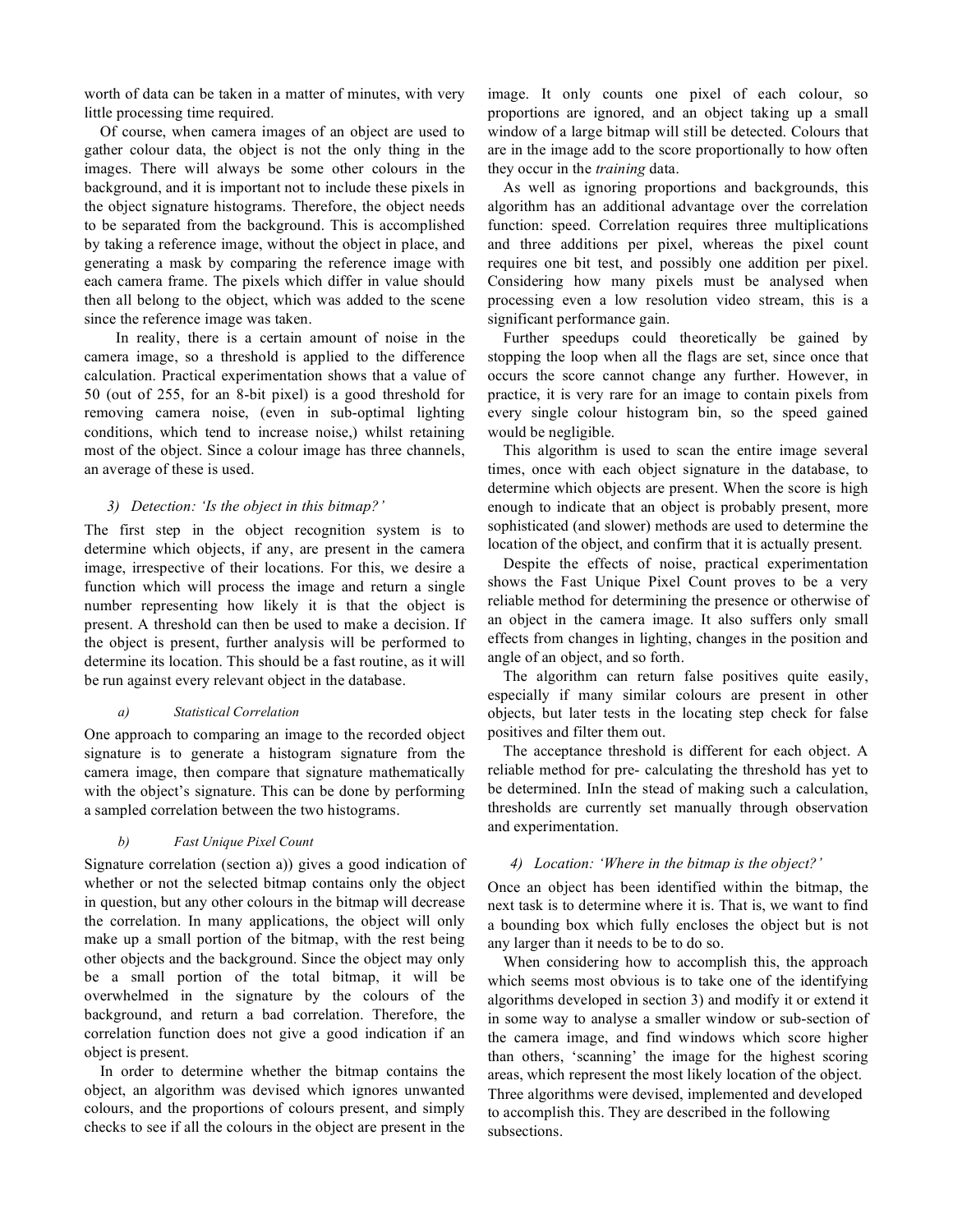

Fig. 5: The sliding window technique, using a Fast Unique Pixel Count filter. The upper image shows the camera image, and the lower image shows the output of the algorithm, searching for the signature of the toy train. The area of the object is clearly marked. Some noise is visible from other objects and details

### *a) Sliding window filter*

One approach to locating the object is to apply the two scoring algorithms to smaller windows of the bitmap, using a sliding window similar to those used with sliding mean and median filters in image processing applications.

The output is a bitmap describing the match quality, where the intensity of each pixel in the output image is proportional to the score of the window around the respective pixel in the camera frame. Areas of high intensity represent the presence of the object.

Since the best response occurs when the window fully encompasses the object, differing window sizes would need to be processed in an arrangement similar to a scale-space pyramid [17,18].

For the correlation function, the single scale-space pixel with the maximum intensity value represents the window

which best encloses the object. It would not, however, be necessary to calculate every single point in the pyramid, as the smaller scale scans would be used to rule out unlikely locations and focus the (slower) increasing window size scans only on likely areas.

Practical experimentation showed that this approach was too computationally expensive to be practical, making it too slow for real time video processing. For example, using a window of 16x16 pixels, which is about the minimum practical size, each pixel in the image will be processed 256 times.

#### *b) Image segment and link*

To reduce the number of times each pixel is analysed, a variation on window scanning can be used whereby the image is separated into fixed size segments, and each segment is analysed separately. For each segment, a signature histogram is generated, then compared to the object signature using the correlation function, giving the segment a score.

The highest scoring segment is then considered. This segment is combined with each adjacent segment in turn, accomplished by summing their histograms and normalising, and the combined histograms are scored by correlation. If the combined score is an improvement, the adjacent segment is added to a list of segments which describe the object, and itsits adjacencies are tested in the same manner. This process continues until no more segments can be added without decreasing the overall score, at which point all of the segments which contain the object have been identified.

This system operates in a similar manner to the *flood fill* or *boundary fill* algorithms found in many graphics programs, and specifically paint programs.

The problems with this method are twofold. First, since the object will most likely cover several segments, no individual segments contain the whole object, meaning they will not exactly match the object signature. If the object has distinct regions of colour, then most of the segments will describe only some of these colours, skewing the signature, and reducing the difference in scores between a segment of matching object and a segment of anything else – essentially lowering the Signal to Noise Ratio (SNR).

The other is that the segments represent large blocks of the image and do not handle the edges of the object well. AThe score of a segment which partially contains the object will tend to hover around the threshold of inclusion and exclusion from the object, meaning that it is included and excluded intermittently in consecutive frames. When this occurs, it has a dramatic effect on the perceived position of the object, causing a massive amount of noise in the location outputs, even after significant amounts of rolling average or median filtering.

For these reasons, the segment mapping method is not sufficient for the purposes of controlling the virtual world, as all of this noise will be reflected visibly to the user in the virtual world display.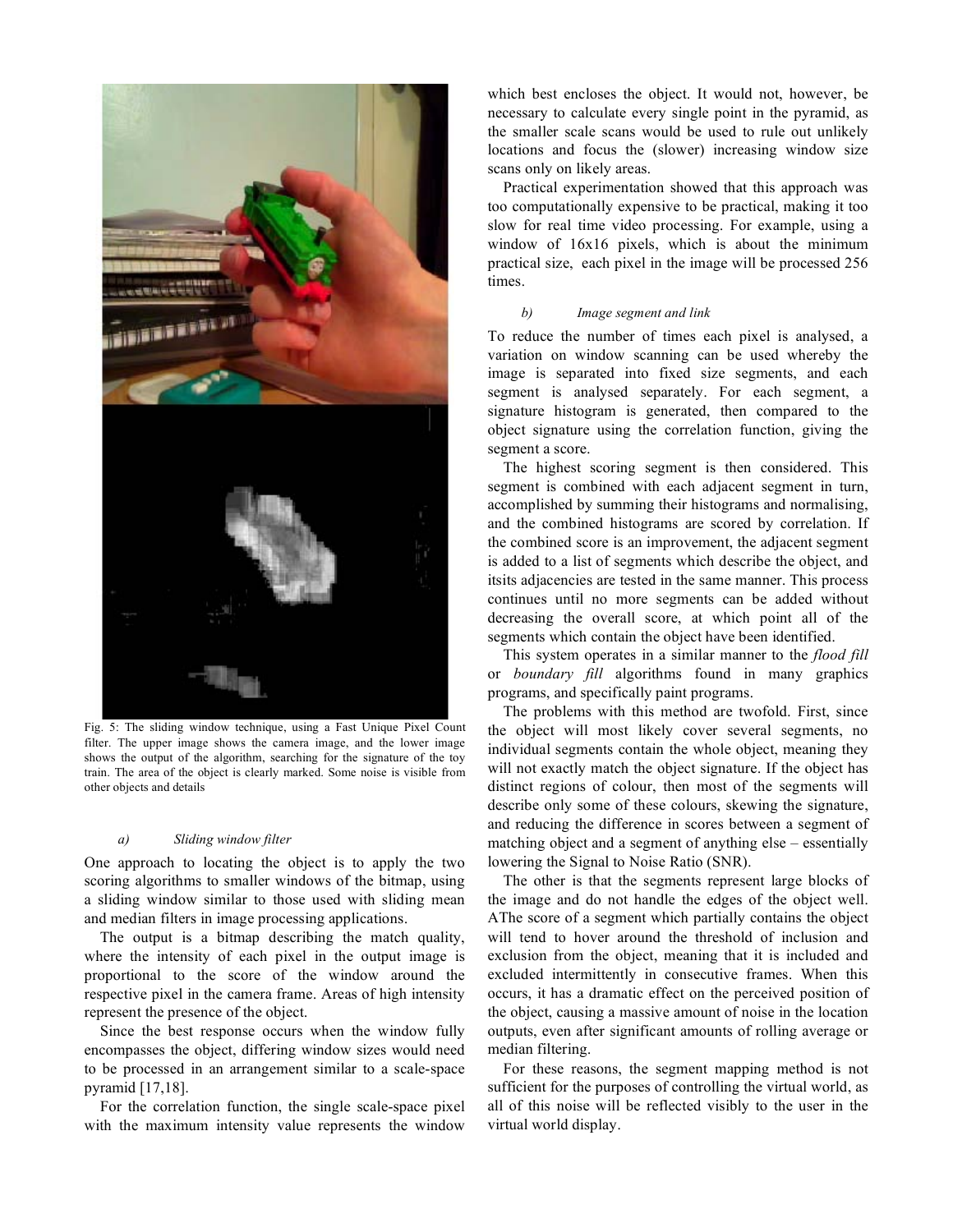#### *c) Linear Border Search and Refine*

The fastest and simplest method for locating the object within a bitmap is to locate each border separately. For most of the process, the Fast Unique Pixel Count is used.

For example, to find the left edge of the object, the image is analysed one column of pixels at a time, in turn from the left edge to the right. Each column is analysed using the Fast Unique Pixel Count algorithm, producing a score for each column. The algorithm is continuous between the columns – that is, the score and flag table are not reset for each column, meaning that the score recorded for each column is actually the score for a rectangle extending between that column and the left hand border, with the full height of the screen.

Over the first few columns the score will quickly climb to a baseline level caused by the pixel colours of the background which happen to coincide with the object signature. There will be a small amount of increase in the score over the width of the image due to different colours occurring. In most cases, this base line will be less than 0.5 (in a scale from  $0.0$  to  $1.0$ );

When the first columns containing the object are encountered, large numbers of high scoring pixel colours are encountered, causing a rapid increase in score, usually to 0.9 or more. Once these colours have been encountered, there will be little increase in score for the rest of the image.



Fig. 6: Image Segment and Link Mapping. Camera image is above, segment map below. On the segment map, each segment is coloured according to its correlation score – brighter shades indicating better matches. The segments whose combined signatures match the object are highlighted by the continuous, lighter shading.

Therefore, the edge of the object can be identified by searching for the largest instantaneous increase in score. This will be the maximum value of the differential of score over columns, calculated by taking a column's score and subtracting the score of the column directly adjacent to it on the left. The greatest difference is taken as the border of the object.

The same procedure is followed for the other three borders. Of course, once the left hand border has been located, the scan for the right hand border need only run from the right edge of the screen to the previously determined left border of the object, since the right hand border will always be to the right of the left hand border.

Once the left and right hand borders have been identified, the scans for the top and bottom borders are performed by scanning the rows of pixels between the previously established left and right borders. These border limits improve the speed of the algorithm by excluding unnecessary pixels from scans for which they are not relevant.

Other objects and background details can cause spurious increases in column scores, but these will usually be significantly smaller than those caused by the object edges. However. small, sharp increases can occasionally overrun the main peak. Some of these can be filtered out by applying a sliding average to the differential signal. The exact benefits and drawbacks of this filtering step are still to be investigated.

Since there is always a large spike of new pixels in the first few rows or columns of a scan, the algorithm allows a small border of 5 pixels (plus the width of the filter mentioned above) in which peaks will not be considered and object borders will not be placed. This stops the initial 'inrush' of pixels from creating the largest differential.

The Fast Unique Pixel Count algorithm has a tendency to generate false positives, so the portion of the bitmap contained within the object boundaries is scored using the correlation function to determine if it really does contain the object, and to filter out any false positives.

This algorithm runs very quickly, and provides accurate and consistent object locations. Often, large errors occur in one border for periods of a single frame, meaning that they can be filtered out by applying a rolling median filter. It is the fastest of the locating algorithms considered, and is also more accurate than image segmentation. The sliding window filter system could possibly produce even more accurate results, but its prohibitive speed limits its usefulness, leaving the boundary search as the best option.

Further development of the border search replaced the single running score with a sliding window, similar to that used in section a). Instead of running the window over the entire image, two 1D score arrays are produced: one vertical, and one horizontal. Each element in the horizontal score array corresponds to the pixel count score for the corresponding column of pixels in the camera image, and the columns surrounding it. The window size used was 16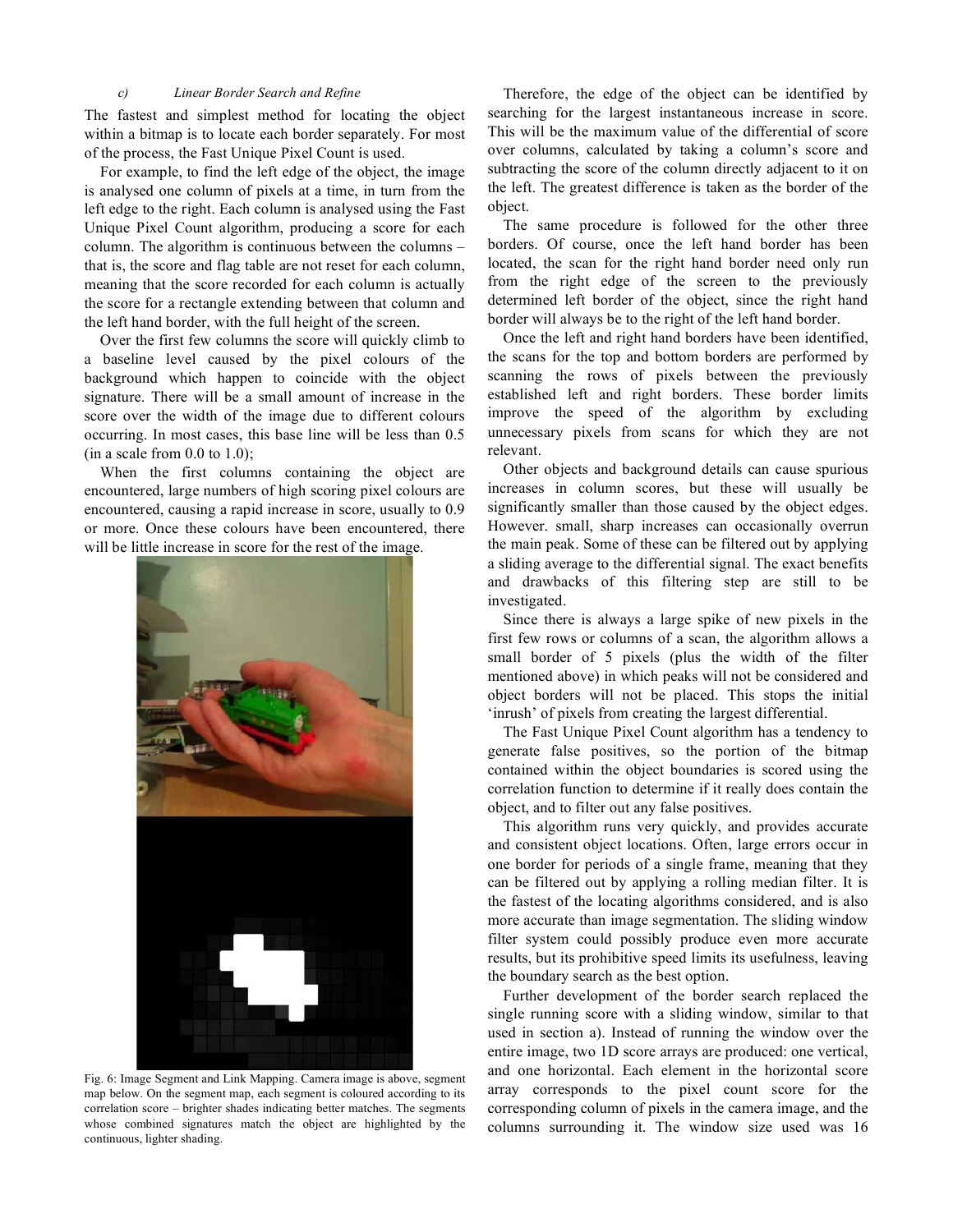columns for a 320x240 pixel image. The same process is used with rows of pixels to produce the vertical array.

The two arrays are processed with a threshold, to eliminate noise, and the vertical and horizontal borders were placed to encompass 80% of the total signal 'energy' over the threshold, thus filtering out the occasional score peaks due to noise.

This provided accuracy similar to the sliding window approach at a fraction of the running time, and addressed the tendency for the 'running score' approach to place borders on noise-related score increases.

# *5) Inverse 3D projection*

Once the object borders have been located, the 2D coordinates of each object in the image are known. This means that we have the pixel coordinates of a bounding box around the object. In order to use this in any 3D application, we need to translate these coordinates into 3D coordinates *x, y* and *z*. This means applying the inverse of the projection of the 3D objects onto the 2D image [13].



Fig. 7: A practical example. The upper image shows the camera frame with the object borders highlighted. The lower images show the running score (white) and unfiltered differential (cyan-grey) used to locate the left hand border. There is a clear jump which occurs at the left hand border of the object.

### IV. VIRTUAL WORLD

The Virtual World displays the objects recognised by the Object Recognition system and reflects their movements. In additional, the Virtual World contains a frame work for creating lessons that are used to teach and test the student's knowledge in the second language of their choice.

This section will discuss the requirements of the virtual world system, how it was developed, and the hardware and software involved.

# *A. Virtual World Requirements*

Before we develop a 3D environment for the Virtual World it is useful to consider the requirements the system is required to fulfil.

The main goal of the Virtual World is to reflect objects and their movements from the real world. The first requirement of this goal is that we have models representing the real world objects. These objects needs to resemble the real world objects as closely as possible. Models can be produced by using various 3D modelling software packages. The objects' movementmovements also hashave to also be displayed, but only in terms of translation in the 3D space. Since rotation is not detected by the object recognition algorithm, it cannot be displayed in the virtual world.

As the intent of the Virtual World is to teach a second language to a user, lessons have to be created. These lessons must involve the use of physical objects being manipulated in the real world to achieve a goal in the virtual world. The lessons must also be easy to understand with an interface that adhere to the principles of good interface design, with clear unambiguous relationships between the real and virtual world manipulations. Since the project is being narrated by the Thinking Head, the instructions or any narration given during the use of the system must be clear and logical.

### *B. Design of Virtual World*

Before we construct the Virtual World, we produced a design of how we want the system to look and act. To do this, simple drawings were created for every state the Virtual World might enter.

The initial and default state is the 'non-lesson' state, where the objects can be manipulated in any way, against a black background. The heads up display (HUD) displays the names of the objects that are being recognised. The Thinking Head will name objects as they are introduced to the system, and possibly describe their movements.

From the initial state, the Virtual World can enter the 'lesson' state. The lessons are activated through the use of keyboard input. Each lesson includes a background, which is displayed when the lesson state is entered, along with a lesson header to let the user know which lesson he/she is attempting. Narration is provided by Thinking Head, giving instructions for the lesson.

One example of a lesson asks the student to "put the green block on top of the red block" in a traditional blockworld scenario, whilst in a storybook scenario about a tiger, the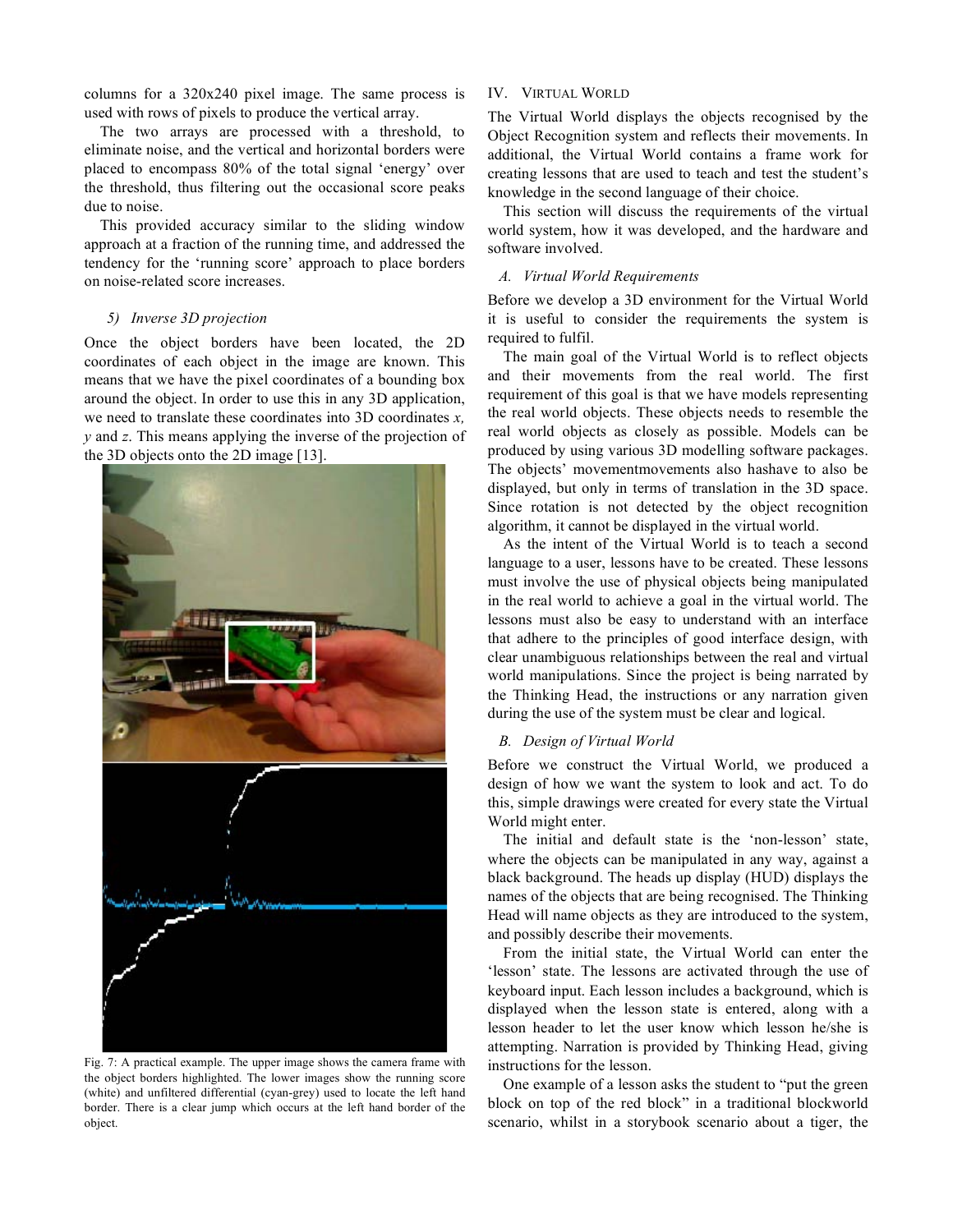student is asked to "take the tiger to the lake for a drink" (Fig. 8). Once the user completes the task as given to them by the Thinking Head, a congratulatory message will be given to the user through the Thinking Head, and the Virtual World display.



Fig. 8: Screen shot of Lesson 1.

# *C. 3D API and Modelling*

After detailed comparison of alternatives considered as a 3D world software environment and API, we did initially use our own MicroJaea scripting language for Java3D. Unfortunately the development of Java3D has stalled, but due to its speed and its ongoing development backed by an active community, we adopted jMonkey as ideal for this project [13], using it to animate our lessons as illustrated in Fig 8.

Similarly we sought an open-source 3D modeling package to allow us to construct our own objects and adopted Blender [14].

# V. EVALUATION

In this study, we have considered a variety of algorithms designed for effective object recognition. Our application however, required real-time object-recognition and tracking so our criterion was not accuracy of recognition of objects from some standard dataset, but rather ensuring that it could be used for practical Teaching Head lessons, keeping up with a Logitech Sphere webcam operating at 25fps.

As explained in the detailed discussion of the development of an acceptable package of algorithms and heuristics, we evaluated and discarded the standard Image Recognition Algorithms and sought to develop hybrid algorithms that were more appropriate for our specific application. A detailed summary of the issues associated with the various algorithms is given in Table I, and in particular not that only our Colour Histogram Analysis is fast enough to keep up with a 25fps camera. Moreover, the best competitor, Viola-Jones/Haar, which is better known for a specific face recognition application, is only half the speed at 320x240 pixels (as shown – the gap widens for larger resolutions). In addition, as noted in the table, Viola-Jones

has a considerable training overhead which is quite reasonable for a ubiquitous task like face recognition, but quite inappropriate for fast development of lessons by teachers rather than experts in learning and neural nets.

In terms of accuracy, we used whatever office, home, class or desktop the computer was being used in along with props (blocks and other toys) that were selected arbitrarily without any effort to make them distinctive. However, by their nature colourful toys designed for young children do tend to contrast rather well with the university and home environments we tested in. Because we are getting 25 frames per second from our camera, 100% accuracy isn't strictly necessary, but we mainly encountered errors only when most of the object was obscured by a person's hand or other object. By allowing for this and keeping track of the previous history of the object, sufficient stability was ensured for the purposes of this application, notwithstanding the occasional frame in which the image couldn't be recognized. Success was measured in terms of the student being able to complete the lesson without being hindered in any way by the algorithm.

We also demonstrated the ability to distinguish and track multiple objects, and this capability also allows another trick: the Colour Histogram Analysis (CHA) can be applied efficiently to a library that includes multiple views (scales, angles, aspects or parts) of each object, and can thus achieve more reliable detection. The formal evaluation of this potential remains future work, although the basic technique is now being used successfully as part of our entry into the MAGIC Grand Challenge<sup>1</sup>, finding and distinguishing hostile and non-hostile objects of interest.

### VI. VISUAL COGNITION AND NEURAL NETWORKS

Whereas traditional Artificial Neural Networks train each neuron or synapse separately, all the algorithms we considered train specific Perceptron or RBF feature detectors that are effectively replicated for each pixel at each scale.

Edge detectors, such as the Haar detector, and feature detectors such as the difference of Gaussians (DoGs) used in SIFT are in many ways similar to the visual edge and feature detectors that are well known and fit very general models of visual processing in the ganglia and cortex [17].

The RGB colour space, and variants like HSV, HSL and YUV, all have interesting relationships to human vision processing. The red cone absorption spectrum is precisely complementary to that of haemoglobin, and the green corresponds well to a range of chlorophyll spectra, so that red-green (or red-cyan) opponents (like axes in UV and HS) are good for distinguishing animal from plant as well as features of an animal that is basically filtered haemoglobin. The blue-yellow contrast fits remarkably with a sky-sun contrast and can also identify shadows, whether as unwanted noise/artefact or key textural features [20]. CHA is thus biologically sound as a stage preceding edge detection.

<sup>1</sup> http://www.dsto.defence.gov.au/MAGIC2010/